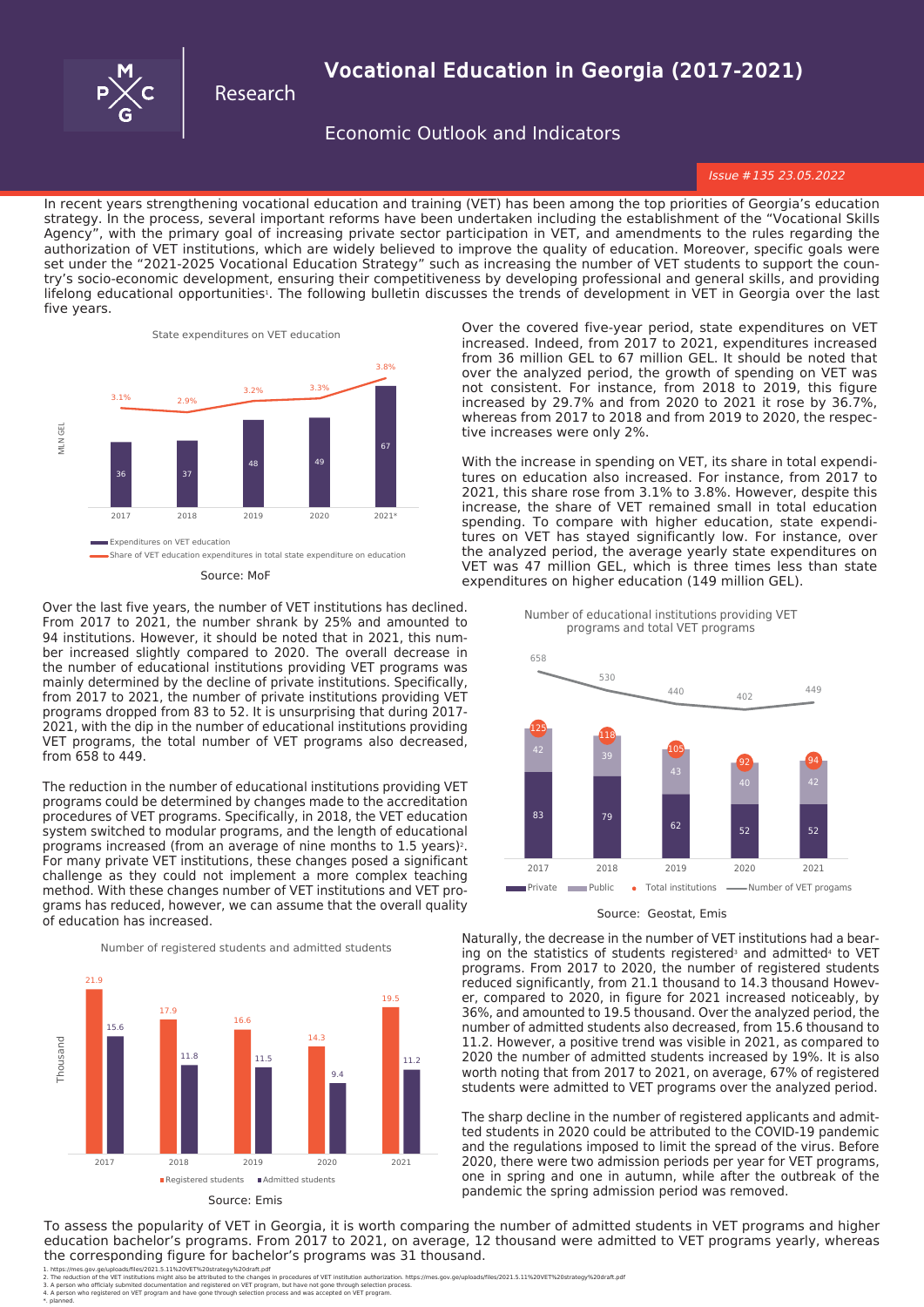The regional distribution of educational institutions providing VET programs shows that VET is realtively less accessible in the Georgian regions than in the capital city Tbilisi. The highest numbers of both institutions providing VET programs and admitted students to those programs were recorded in Tbilisi (45% of the total share of institutions, and 38% of admitted students), followed by Adjara (14% and 15%, respectively). Conversely, the lowest numbers were recorded in Guria, Racha-Lechkhumi and Kvemo Svaneti, and Mtskheta-Mtianeti (4% for both categories), and Samtskhe-Javakheti (3% of educational institutions and 4% of admitted students).

Besides the relatively unequal access to VET between Tbilisi and other regions of Georgia, the distribution of VET institutions and the number of admitted students to VET programs also differs by region. For instance, in Kakheti, which has a population of 310 thousand, only there were 4 VET educational institutions, and only 707 students were admitted thereto in 2021. By contrast, in Adjara, which has a population of 355 thousand, there were 13 institutions and 1.705 students admitted in 2021<sup>5</sup>.

| Distribution of institutions with VET programs and number of admitted students by region (2021<br>year) |                                    |      |                                                                               |      |                                                         |      |  |
|---------------------------------------------------------------------------------------------------------|------------------------------------|------|-------------------------------------------------------------------------------|------|---------------------------------------------------------|------|--|
| Region                                                                                                  | popu-<br>lation<br>(thou-<br>sand) | %    | <b>Number of</b><br>educational in-<br>stitutions with<br><b>VET programs</b> | %    | Number of<br>admitted<br><b>VET program</b><br>students | %    |  |
| <b>Thilisi</b>                                                                                          | 1.203                              | 32%  | 42                                                                            | 45%  | 4.289                                                   | 38%  |  |
| Imereti                                                                                                 | 481                                | 13%  | $\mathbf{9}$                                                                  | 10%  | 1.104                                                   | 10%  |  |
| <b>Kvemo Kartli</b>                                                                                     | 437                                | 12%  | 6                                                                             | 6%   | 590                                                     | 5%   |  |
| <b>Adiara AR</b>                                                                                        | 355                                | 10%  | 13                                                                            | 14%  | 1.705                                                   | 15%  |  |
| Kakheti                                                                                                 | 310                                | 8%   | $\overline{4}$                                                                | 4%   | 707                                                     | 6%   |  |
| Samegrelo-Zemo<br>Svaneti                                                                               | 308                                | 8%   | 6                                                                             | 6%   | 1.235                                                   | 11%  |  |
| Shida Kartli                                                                                            | 254                                | 7%   | $\overline{7}$                                                                | 7%   | 665                                                     | 6%   |  |
| Guria/Racha-Lechkhumi<br>and Kvemo Svaneti/<br><b>Mtskheta-Mtianeti</b>                                 | 229                                | 6%   | $\overline{4}$                                                                | 4%   | 481                                                     | 4%   |  |
| Samtskhe-Javakheti                                                                                      | 151                                | 4%   | $\overline{\mathbf{3}}$                                                       | 3%   | 428                                                     | 4%   |  |
| <b>Total</b>                                                                                            | 3,729                              | 100% | 94                                                                            | 100% | 11.204                                                  | 100% |  |

Source: Geostat, EMIS

To properly evaluate the quality of VET in Georgia, it is essential to analyze VET graduates' positions in the labor market. The Ministry of Education and Science conducts permanent Tracer Studies to track how VET students' social and economic conditions have changed after one year of graduation.



Source: Ministry of Education and Science of Georgia

Another important part of VET reform was implementing adult training-retraining programs in the vocational education system in 20196. Training and retraining programs aim to provide short-term courses to make people more employable on the labor market, with the specific (and changing) needs of the labor market borne in mind.

In 2021, 64 training and retraining program providers delivered 255 programs in Georgia. From 2019 to 2021, the number of admitted students in training and retraining programs increased significantly from 763 to 4,062. However, it should be noted that the quota for the 2021 year was 6,548, meaning a shortfall of 2,486 places. Moreover, in 2021, out of 255 available programs, 66 were left without admission.

Like the VET professional programs, in the case of training and retraining programs, there is relatively unequal distribution between Tbilisi and the Georgian regions. For instance, 48% of program providers, 42% of programs, and 58% of students are located in Tbilisi.

According to Tracer Study data, 60% of the 2017 year graduates were employed, 32% were unemployed, 1% were interns, and 11% were involved in education. Compared to the 2017 year graduates, the figures for the 2018 year graduates reflected no significant change. However, the proportion of graduates employed increased by 3 percentage points and amounted to 63%. In 2020, due to the COVID-19 crisis, employment among 2019 year graduates, compared to the 2018 year graduates, dropped by 13 percentage points and amounted to 50%. Moreover, the share of unemployed graduates increased from 31% to 45%.

Despite the relatively high employment figures, compared to the general situation in the Georgian labor market, it is essential to evaluate what proportion of graduates have started working due to their profession. According to tracer studies, among the 2017 year graduates, only 42% of hired employees' jobs were directly related to their VET program. Among the 2018 year graduates, this figure increased to 47%, while for 2019 year graduates this figure decreased to 45%.

| Training and retraining programs (2021 year)                      |                                                                |      |                                                     |      |                                        |      |  |  |
|-------------------------------------------------------------------|----------------------------------------------------------------|------|-----------------------------------------------------|------|----------------------------------------|------|--|--|
| Region                                                            | Number of<br>training and<br>retraining pro-<br>gram providers |      | Number of<br>training and<br>retraining<br>programs | %    | Num-<br>ber of<br>admitted<br>students | %    |  |  |
| <b>Thilisi</b>                                                    | 31                                                             | 48%  | 108                                                 | 42%  | 2.337                                  | 58%  |  |  |
| Imereti                                                           | 5                                                              | 8%   | 16                                                  | 6%   | 196                                    | 5%   |  |  |
| <b>Kvemo Kartli</b>                                               | $\overline{4}$                                                 | 6%   | 12                                                  | 5%   | 171                                    | 4%   |  |  |
| Adjara AR                                                         | $\overline{4}$                                                 | 6%   | 35                                                  | 14%  | 338                                    | 8%   |  |  |
| Kakheti                                                           | $\overline{4}$                                                 | 6%   | 23                                                  | 9%   | 301                                    | 7%   |  |  |
| Samegrelo-Zemo Svaneti                                            | 6                                                              | 9%   | 26                                                  | 10%  | 396                                    | 10%  |  |  |
| Shida Kartli                                                      | $\overline{3}$                                                 | 5%   | $\mathbf{8}$                                        | 3%   | 80                                     | 2%   |  |  |
| Guria/Racha-Lechkhumi<br>and Kvemo Svaneti/Mtsk-<br>heta-Mtianeti | 5                                                              | 8%   | 16                                                  | 6%   | 177                                    | 4%   |  |  |
| Samtskhe-Javakheti                                                | $\overline{2}$                                                 | 3%   | 11                                                  | 4%   | 66                                     | 2%   |  |  |
| <b>Total</b>                                                      | 64                                                             | 100% | 255                                                 | 100% | 4,062                                  | 100% |  |  |

Source: EMIS

5. It is complimentory that in the recent period, the education institutions in the regions of Georgia have been rehabilitated / built. 6. https://mes.gov.ge/uploads/files/2021.5.11%20VET%20strategy%20draft.pdf Overall, since the Government of Georgia outlined VET as a priority sphere, the following important reforms were launched: the "Vocational Skills Agency" was established; training and retraining programs were introduced; accreditation of VET programs became more stringent; authorization standards of VET institutions were brought up to date; and increased overall state expenditure on VET. However, expenditure on VET as a share of total education expenditure remained low, and from 2017 to 2021 the number of VET institutions and students admitted thereto decreased. At the same time, the new authorization standards have presented challenges for VET institutions and require enhanced quality of governance. Meanwhile, Tracer Studies have illustrated that employment among VET graduates has been relatively high compared to the general labor market in Georgia albeit a considerable proportion of employed VET graduates have not secured a job in the profession they obtained.

| <b>Basic Economic Indicators</b> | 2017      | 2018        | 2019         | 2020         | 2021              |
|----------------------------------|-----------|-------------|--------------|--------------|-------------------|
| Nominal GDP (mln USD)            | 15 141.7* | 17 596.6*   | 17 470.7*    | 15 888.1*    | 18 700.1*         |
| GDP per Capita (USD)             | $4062.1*$ | 4 722.0*    | 4 696.2*     | 4 2 7 4 . 6* | $5015.3*$         |
| GDP Real Growth (%)              | 2.9%      | 4.8%        | 5.0%         | $-6.2\%*$    | $10.4*$           |
| Inflation                        | 2.1%      | 2.6%        | 4.9%         | 5.2%         | 11.8%             |
| FDI (mln USD)                    | 1 652.6   | 1 3 1 7 . 1 | 1 3 3 5 . 8* | 572.0        | 1 152.8*          |
| Unemployment Rate (%)            | 21.7%     | 19.2%       | 17.6%        | 18.5%        | 20.6%             |
| External Debt (mln USD)          | 4 5 1 6   | 5 4 3 4     | 5 7 4 1      | 7 5 3 5      | 7956              |
| Poverty Rate (relative)          | 21.0%     | 20.5%       | 20.1%        | 19.7%        | ۰                 |
|                                  |           |             |              |              | *Preliminary data |